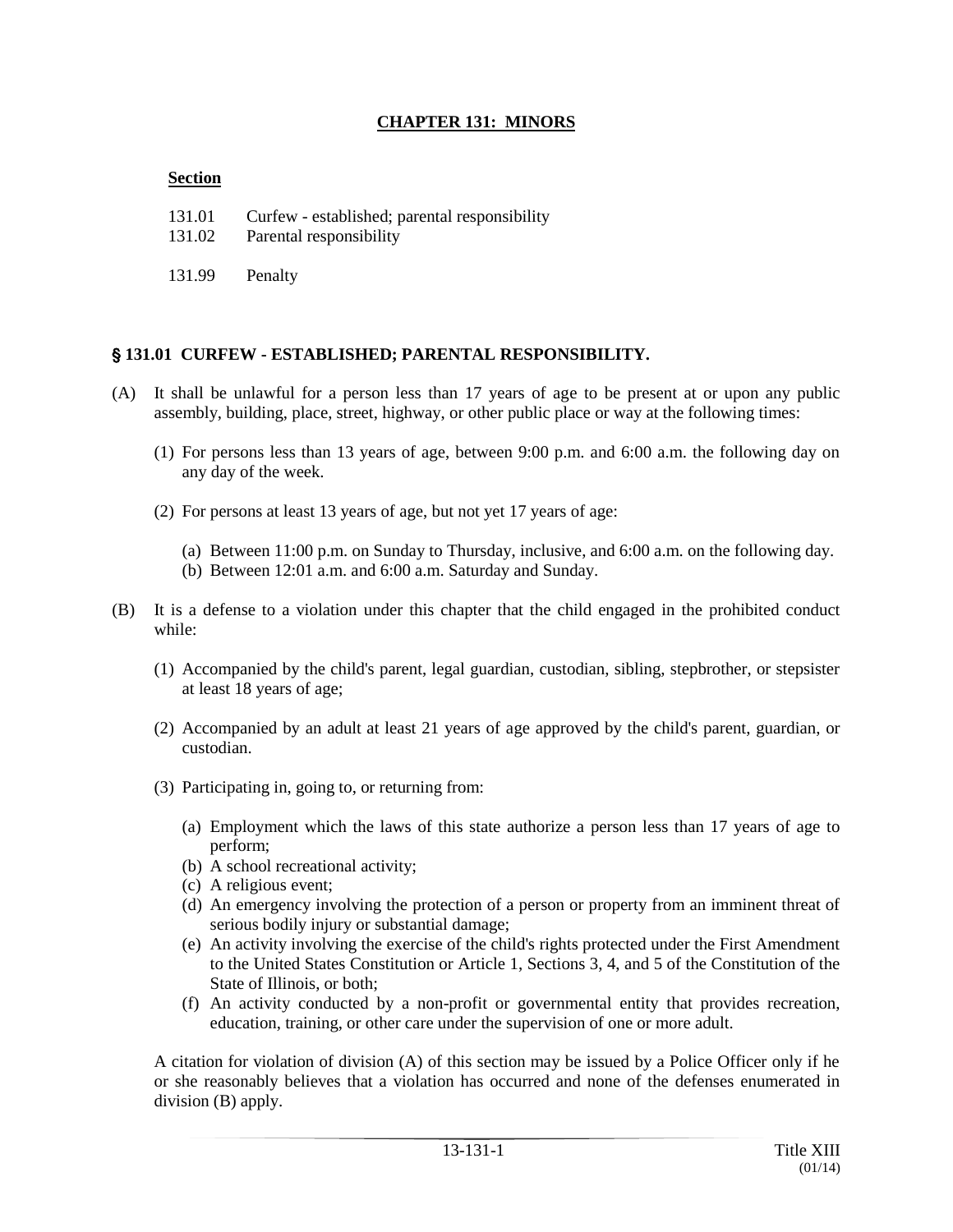- (C) It is unlawful for a parent, legal guardian, custodian, or other person to knowingly permit a person in his custody or control to violate provisions of division (A) of this section. It shall be a rebuttable presumption that a person has violated this section if someone under 17 years of age of whom such person has custody or control is present upon any public assembly, building, business, street or highway, or other public place or public way in violation of division (A) of this section, and none of the defenses enumerated in division (B) hereof apply.
- (D) A person convicted of an offense under this chapter shall be subject to a penalty as set forth in § 10.99 of the village code.

## ' **131.02 PARENTAL RESPONSIBILITY.**

(A) *Definitions.* For the purpose of this section, the following definitions shall apply unless the context clearly indicates or requires a different meaning.

**LEGAL GUARDIAN.** A person appointed guardian, or given custody, of a minor by a circuit court of this state, but does not include a person appointed guardian or given custody of a minor under the State Juvenile Court Act.

*MINOR.* A person who has attained seven years of age, but who has not yet reached 18 years of age.

*PERSON.* Any individual, firm, partnership, association, corporation, company, or organization of any kind.

*PROPERTY.* Any real estate, including improvements thereon, and tangible personal property.

- (B) *Offenses.* Within the village, it shall be unlawful:
	- (1) For any unemancipated minor to willfully or maliciously injure, or cause to be injured, any person or any property of another person without the person's consent; and
	- (2) For any parent or guardian of any unemancipated minor living with its parents or guardian to neglect to restrain the minor from committing any act prohibited by division (B)(1) above. The commission of any act prohibited by division (B)(1) above by an unemancipated minor who is living with his or her parents or guardian shall raise the presumption that the parent or guardian has failed to exercise proper parental responsibility and the minor shall be deemed to have acted with the knowledge, permission, or acquiescence of the parent or guardian to prove that the parent or guardian exercised his or her duty to restrain the unemancipated minor from committing the act prohibited by division (B)(1) above complained of in the pending action, but that the action on the part of the parent or guardian to attempt to restrain the minor, although exercised with due care, was unsuccessful.
- (C) *Liability of parent or legal guardian of minor offender.*
	- (1) The parent or legal guardian of an unemancipated minor defendant who resides with the parent or legal guardian shall be liable for actual damages for the willful or malicious acts of the minor which cause injury to a person or property, provided that the parent or legal